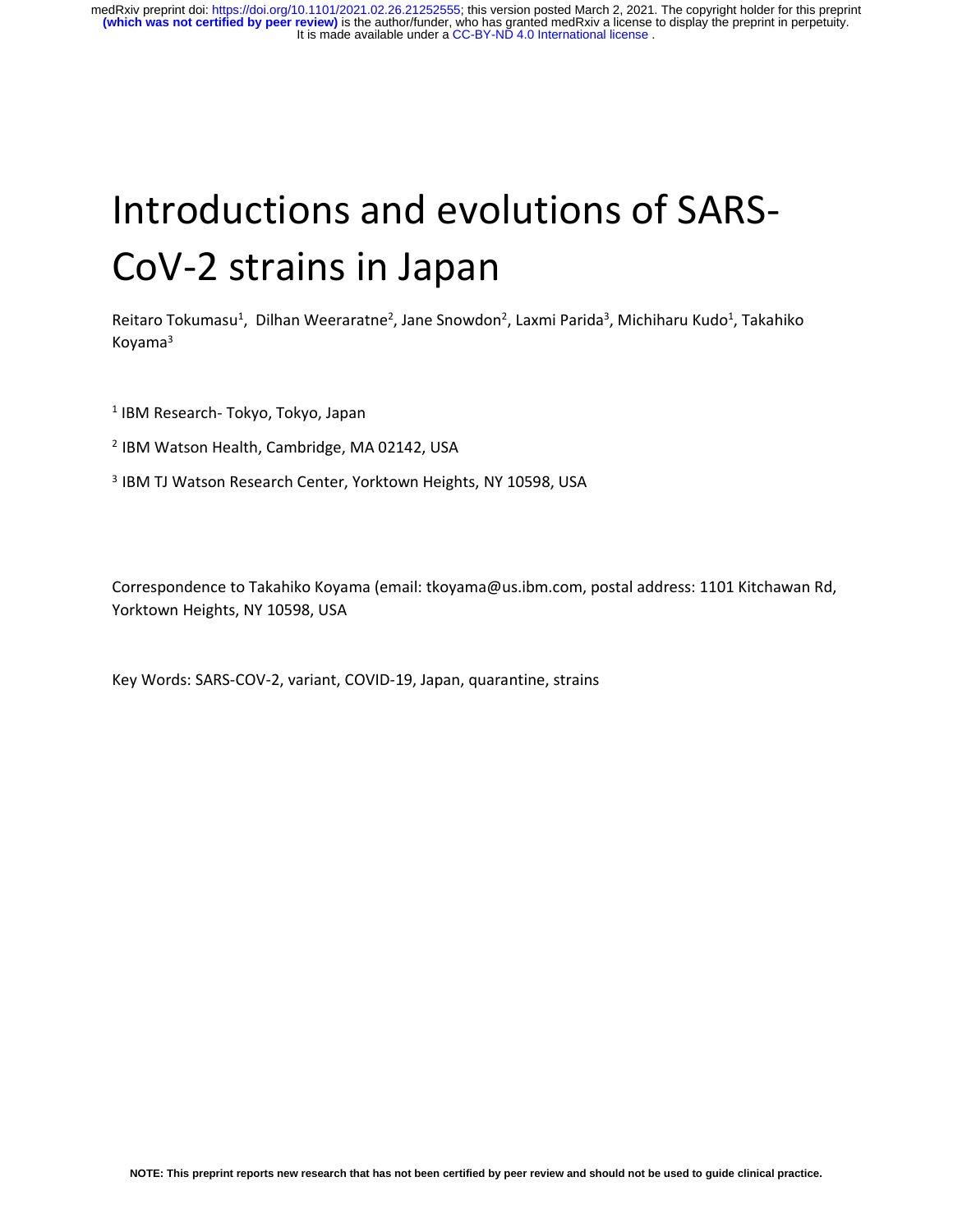#### Abstract

COVID-19 caused by SARS-CoV-2 was first identified in Japan on January 15th, 2020, soon after the pandemic originated in Wuhan, China. Subsequently, Japan experienced three distinct waves of the outbreak in the span of a year and has been attributed to new exogenous strains and evolving existing strains. Japan engaged very early on in tracking different COVID-19 sub-strains and have sequenced approximately 5% of all confirmed cases. While Japan has enforced stringent airport surveillance on crossborder travelers and returnees, some carriers appear to have advanced through the quarantine stations undetected. In this study, 17112 genomes sampled in Japan were analyzed to understand the strains, heterogeneity and temporal evolution of different SARS-CoV-2 strains. We identified 11 discrete strains with a substantial number of cases with most strains possessing the spike (S) D614G and nucleocapsid (N) 203\_204delinsKR mutations. Besides these variants, ORF1ab P3371S, A4815V, S1361P, and N P151L were also detected in nearly half the samples constituting the most common strain in Japan. 115 distinct strains have been introduced into Japan and 12 of them were introduced after strict quarantine policy was implemented. In particular, the B.1.1.7 strain, that emerged in the United Kingdom (UK) in September 2020, has been circulating in Japan since late 2020 after eluding cross-border quarantine stations. Similarly, the B.1.351 strain dubbed the South African variant, P.1 Brazilian strain and R.1 strain with the spike E484K mutation have been detected in Japan. At least four exogenous B.1.1.7 sub-strains have been independently introduced in Japan as of late January 2021, and these strains carry mutations that give selective advantage including N501Y, H69 V70del, and E484K that confer increased transmissibility, reduced efficacy to vaccines and possible increased virulence. It is imperative that the quarantine policy be revised, cross-border surveillance reinforced, and new public health measures implemented to mitigate further transmission of this deadly disease and to identify strains that may engender resistance to vaccines.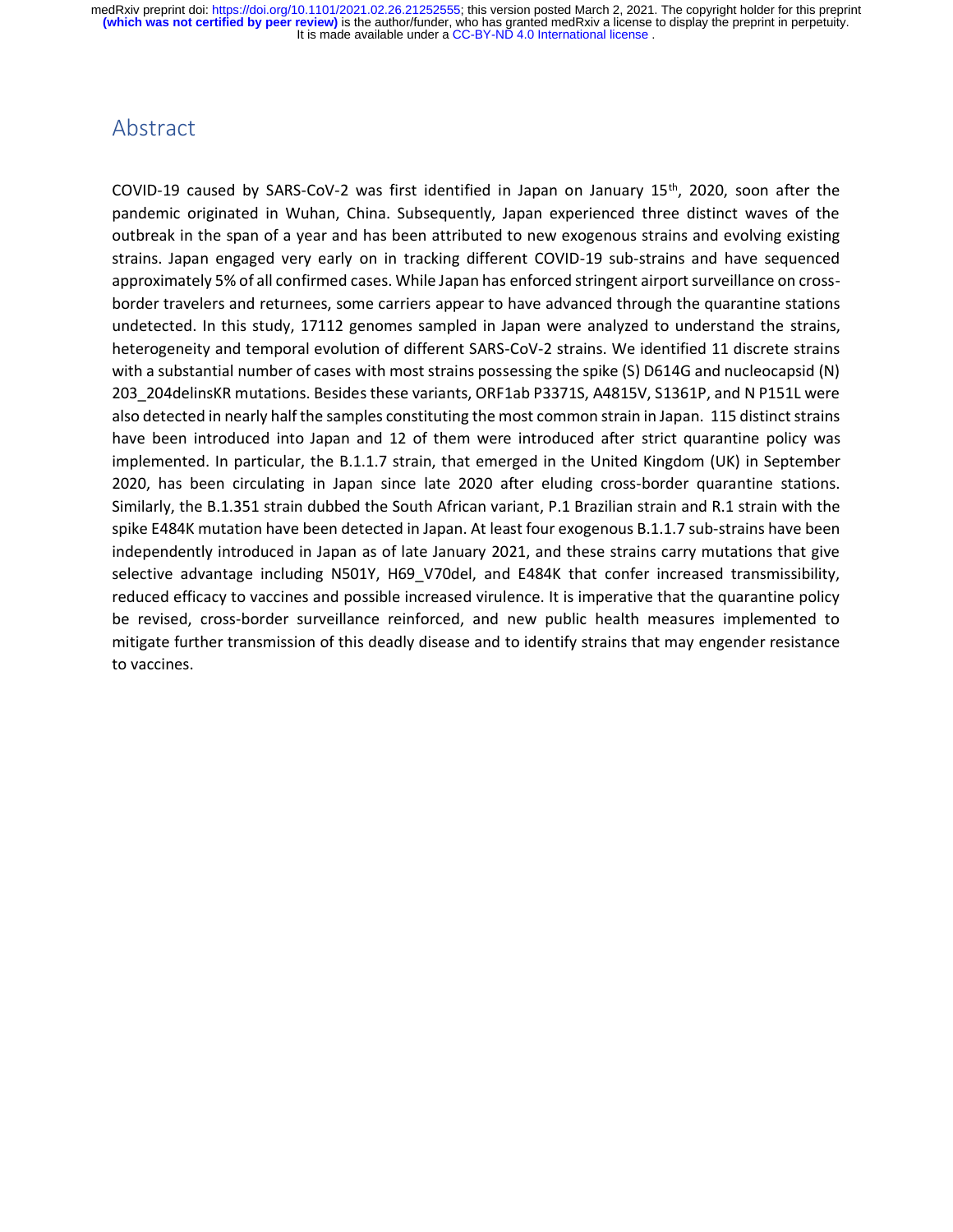#### Introduction

SARS-CoV-2, the etiological agent of COVID-19 was first identified in Wuhan, China in late 2019 before rapid worldwide transmission in the first quarter of 2020. In just a year, the number of confirmed cases exceeded 111 million globally with 2.5 million deaths as of February 23rd, 2021(*1*) The actual number of infections are likely much higher by accounting for asymptomatic cases and mild disease that do not get tested and under reporting due to social stigma and discrimination associated with COVID-19 infections(*2*). The novel coronavirus quickly spread to neighboring Japan, with a confirmed case of an individual on Jan 15, 2020 with travel history to Wuhan(*3*). Soon after the identification of the first case, a major initial transmission catastrophe was averted when the government decreed the Diamond Princess cruise ship with infected patients to be anchored off the coast of Japan and mandated a 14-day quarantine for all passengers(*4*). However, the number of confirmed infections has surpassed 425,000 with over 7400 reported fatalities in Japan(*1*).

The COVID-19 pandemic has exerted an unprecedented stress on global health systems and has created a ripple effect touching every rubric of human life. Particularly the impact on healthcare (including mental health) and the underlying social, political, psychological and economic disruptions have had profound ramifications. In Japan, the dichotomy between the public health safety and societal and economic dynamics forced the postponement of the much-awaited summer Olympics and Paralympics games in Tokyo. Nonetheless, Japan implemented a stringent surveillance process at airports and seaports at the very early stages of the outbreak to monitor and quarantine travelers and repatriates with COVID-19 infection. In short, the rigorous surveillance process required a negative COVID-19 test prior to boarding, saliva antigen testing at the cross-border port-of-entry and, if positive, polymerase chain reaction (PCR) confirmation and sequencing at the National Institute of Infectious Diseases. While the surveillance process has been largely successful with 2145 patients detected and intercepted at quarantine stations by end of January 2021(*5*), there appear to be some patients harboring exogenous strains with different haplotypes of the virus who were undetected at the port-of-entry. Japan has been vested and engaged from the beginning of the pandemic to monitor genomic changes in SARS-CoV-2 and has sequenced remarkable 17112 genomes which are approximately 5% of all confirmed cases. Notwithstanding the rigor of the public health measures, three discrete waves of the disease have been observed in Japan and it's plausible that different viral strains may have contributed to each spike.

Mutations are inevitable as viruses evolve as a mechanism to cope with selective pressure and confer selective advantage. COVID-19 is the first pandemic to occur after inexpensive sequencing technologies became widely available. SARS-CoV-2 accumulates mutations at the rate of 1.0 x 10-3 (per site/genome/year), that corresponds to 2.5 mutations in a month(*6*). However, as number of the infections increases, the number of variants increase proportionally. SARS-CoV-2 has accumulated and established multiple mutations within a year from the first published report of D614G in early April 2020(*7*). New strains with spike N501Y mutation such as B.1.1.7 from England, B.1.351 from South Africa, P.1 from Brazil and R.1 have recently emerged(*8*). Previously, N501Y has been functionally characterized and was reported to cause higher binding with ACE2(*9*) and another study reported that B.1.1.7 carrying H69\_V70del in addition to N501Y possess a higher infectivity rate of 75%(*10*). Furthermore, B.1.351, P.1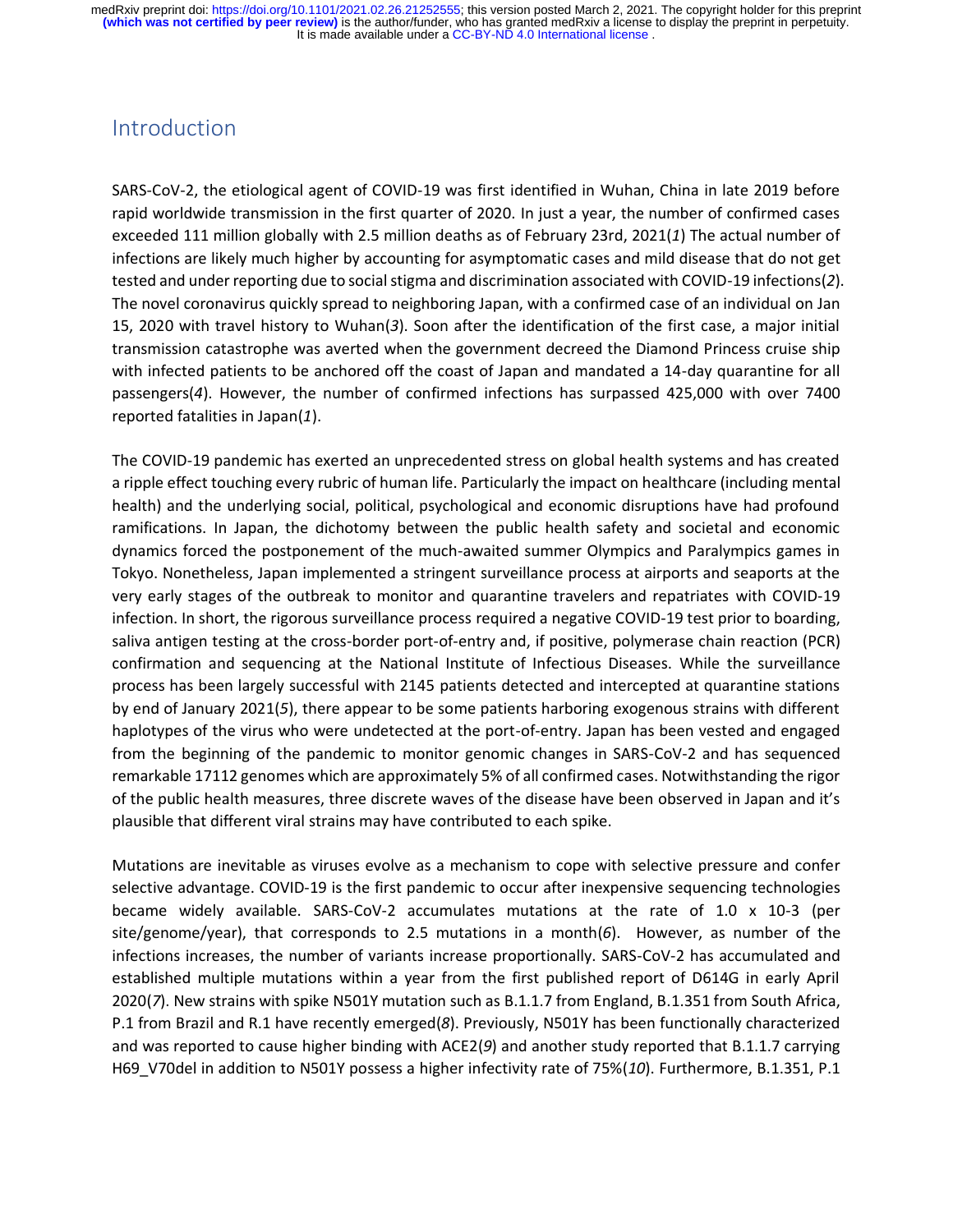and R.1 strains contain spike E484K and appear to confer reduced efficacy to the currently available vaccines(*11, 12*).

In this work we have evaluated the publicly available SARS-CoV-2 genomes in Japan to elucidate different viral lineages that were exogenously introduced, to understand community transmission patterns and to delineate founder strains that further evolve within a community.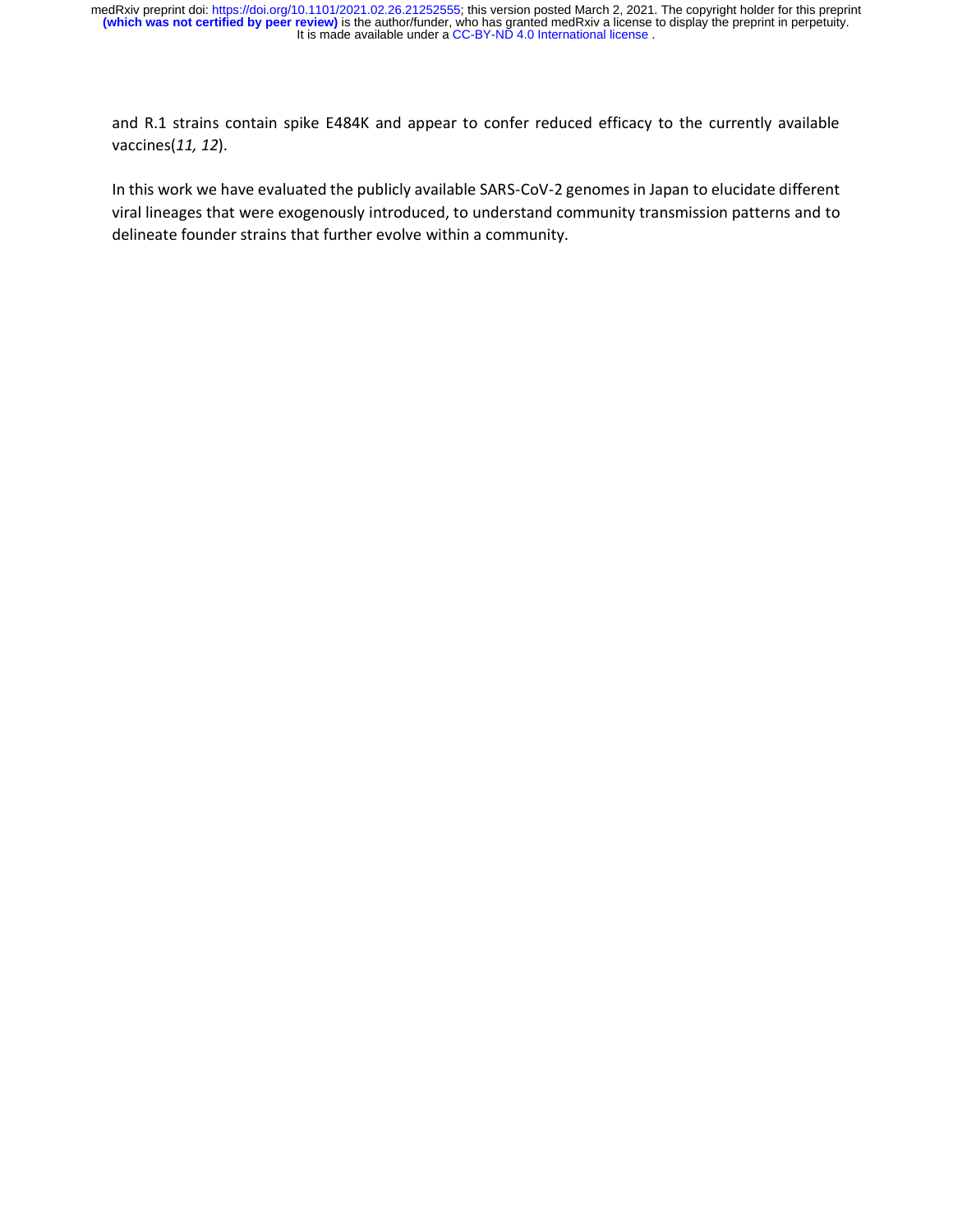#### Methods

Genomes were downloaded from the publicly available viral sequencing repositories, Global Initiative on Sharing All Influenza Data (GISAID)(*13*) and National Center for Biotechnology Information (NCBI) on January 30th, 2021; of the 442061 genomes downloaded, 17112 were from specimens collected in Japan. Low quality genomes with gaps and ambiguous bases over 50 base pairs in length (excluding at the start and the end of the genomes) were discarded. After completing quality control, variant analysis was performed on 296053 including 14461 Japanese genomes with the method described previously(*6*). In brief, genomes were first aligned to the reference genome NC\_045512 using The European Molecular Biology Open Software Suite (EMBOSS) needle(*14*) with open gap penalty of 100 to filter out fictitious frameshifts. Next, differences with the reference genome were extracted and annotated using gene definitions of SARS-CoV-2 as different variant types including missense, synonymous, non-coding and indels. Top recurrent variants observed in Japanese samples were summarized in Table 1. Subsequently, hierarchical clustering was performed to organize strains with similar haplotypes to construct a variant graph (Figure 1B).

Haplotype defining major strains were extracted from the variant graph in Figure 1B and list of top variants in Table 1. Numbers of confirmed cases and deaths in Japan obtained from Our World in Data(*15*) were shown in Figure 2A. Monthly occurrences of each strain defined by the haplotype are plotted in Figure 2B. Similarly, active periods and evolutionary relationships are illustrated in Figure 2C.

A candidate parent of a particular strain was identified by the maximum variant approach using the haplotype of the query strain(16). A parental strain should have a haplotype which is a subset of the query strain. Among ancestors obtained in the previous step, the closest ancestor is the one with maximal number of matches between haplotypes. Subsequently, a possible transmission route was extrapolated after omitting nodes without descendants for simplicity (Figure 3).

Data on monthly COVID-19 positive cases at airport quarantine centers in Japan and number of passengers though immigration were obtained from a report released by the Japanese Government(*17, 18*) (Figure 4A). In Figure 4B, the monthly number of released genomes obtained at quarantine stations is shown. For each strain, we sought to identify a more likely parent including exogenous strains, which share more common variants than any domestic strains. Number of exogenous strains for each month was given in Figure 4C. Among the exogenous strains, strains whose all probably ancestors are found after April 15th are considered to have advanced through quarantine stations undetected (Table 3).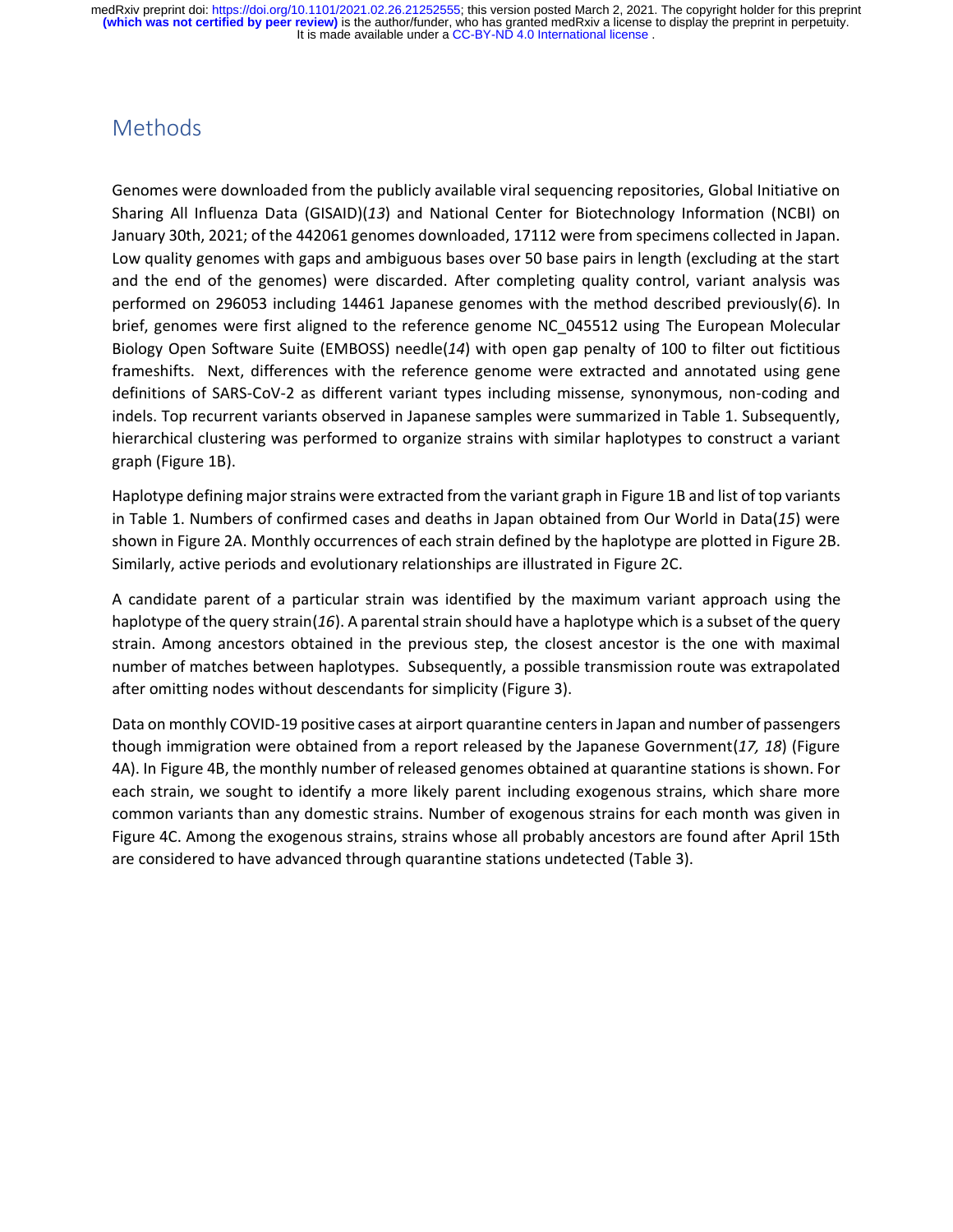#### Results

17112 genomes obtained between January 2020 and January 2021 were used for this analysis, accounting for about 5% of the confirmed cases in Japan. Frequently observed variants are shown in Table 1. Spike protein D614G followed by ORF1ab P4715L (RdRp P323L), 5'-UTR 241C>T, nucleocapsid protein (N) 203\_204delinsKR and ORF1ab L16L (313C>T) are the most common variants among strains in Japan, representing over 90% of all variants. L16L is unique to Japanese D614G KR and its derivative strains while other three variants are common to all global D614G clade derived strains. Among the top nonsynonymous variants, ORF1ab P3371S, A4815V, S1261P, P5968L, R7085I, N P151L and spike M153T, are highly specific to Japanese strains.

By and large, strains circulating in Japan belong to one of the 11 strains as shown in Table 2. The most frequently observed strain is D614G\_KR\_P3371S, which harbors S1361P, P3371S, A4815V, and N: P151L and most likely evolved from D614G\_KR in Japan in April. As shown in Figure 2, the Wuhan strain (wild type strain) and F6302L strain were introduced into Japan in January 2020 followed by L84S, and L3606F strains in February. Also, L84S\_E972K strain evolved from L84S strain in Japan. In March, D614G related strains D614G, D614G KR, D614G Q57H were introduced into Japan, and D614G KR V70I strain evolved from D614G KR. In April, a surge in D614G KR occurred along with the emergence of D614G KR P3771S and D614G KR M234I strains. In May, D614G KR P3771S M153T emerged from the parental strain D614G KR P3771S and started gaining momentum during the summer. Although D614G\_KR\_P3371S\_M153T was first observed in May, transmission route as shown in Figure 3 does not originate from a single founder. Therefore, the actual emergence appears to be at an earlier time. Significant decrease in numbers were observed in June marking the end of the first wave. In July, Japan experienced the second wave of the pandemic with three predominant strains detected: D614G\_KR\_P3771S, its offspring D614G\_KR\_P3771S\_M153T, and D614G\_KR\_M234I. Although infection rates plateaued in October, Japan entered the third wave in November. While there is a paucity of available genomes in November, D614G\_KR\_M234I appears to be the dominant strain in the third wave.

2145 positive cases were detected and intercepted at airport quarantine stations by the end of January 2021 since its inception in March 2020; of which 724 samples were sequenced. In total, we have identified that 115 distinct strains have been introduced into Japan. However, the number of potentially undetected cases that evaded the surveillance scrutiny during the same time period was 12 after eliminating ambiguous cases as shown in Table 3. Most of the exogenous strains appears to have been introduced into Japan before strict airport surveillance policy was implemented as shown in Figure 4C. Among the 12 cases, four independent B.1.1.7 strains advanced through the quarantine checkpoints while 30 individuals carrying the strains were intercepted and quarantined. Besides spike N501Y variant, it is quite concerning that spike E484K mutation has been reported to reduce vaccine efficacy(*12*). Furthermore, strains harboring spike E484K, namely, B.1.351, the South African strain, P.1, the Brazilian strain, and recently identified R.1 strain have been introduced into Japan. The R.1 strains were first observed in Niigata Prefecture in November (GISAID: EPI\_ISL\_895012) as shown in Table 3. We were not able to identify the progenitor R.1 strain in any of the high-quality genomes in the cohort. However, we discovered a probable ancestor in a genome from United Kingdom (UK) (GISAID: EPI ISL 675164) collected in November 14 which had long undetermined bases beyond the quality threshold of this study. As UK has high volume of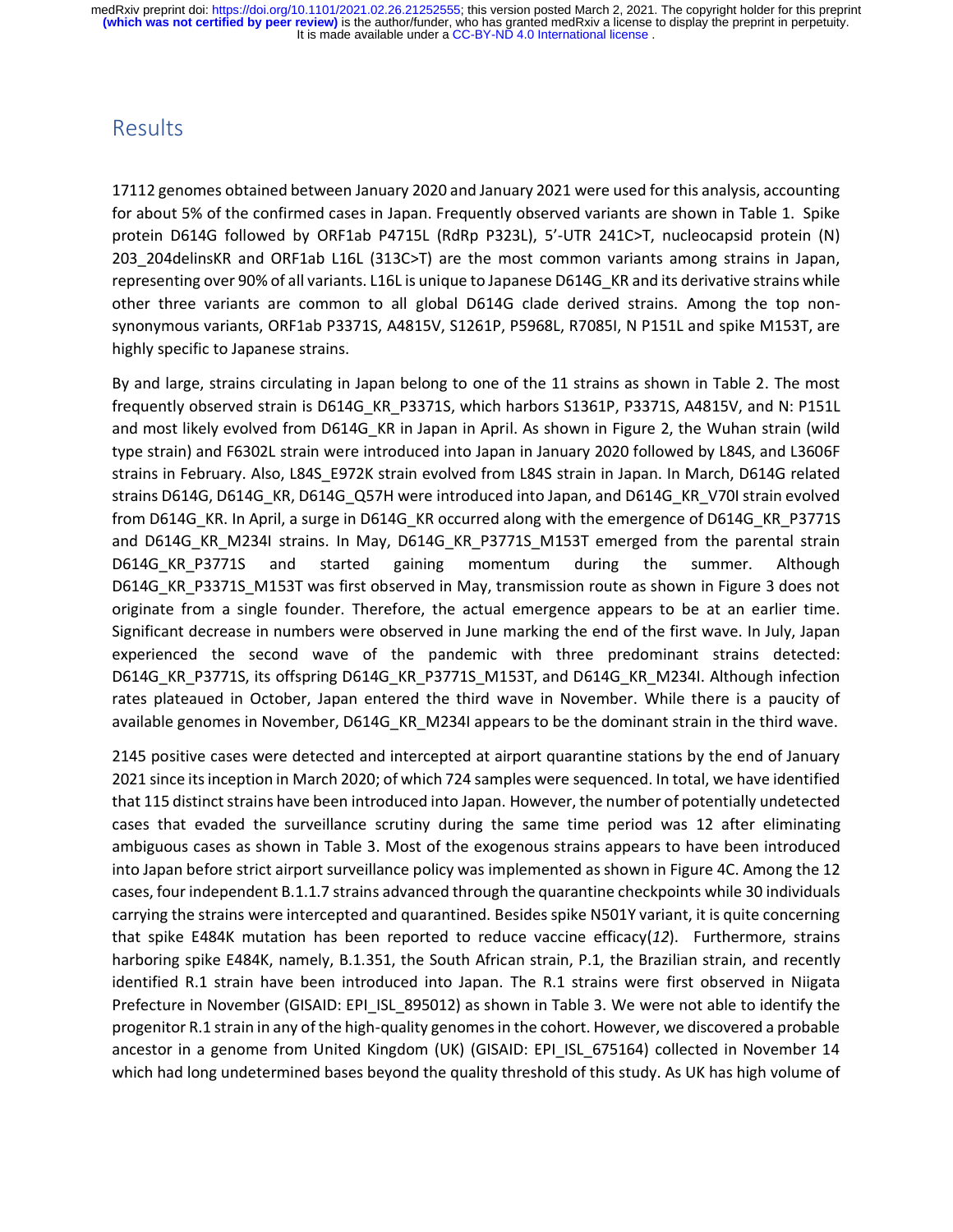SARS CoV-2 sequencing, and no other R.1 strain was uncovered in November, it is likely that the R.1 strain may have originated elsewhere.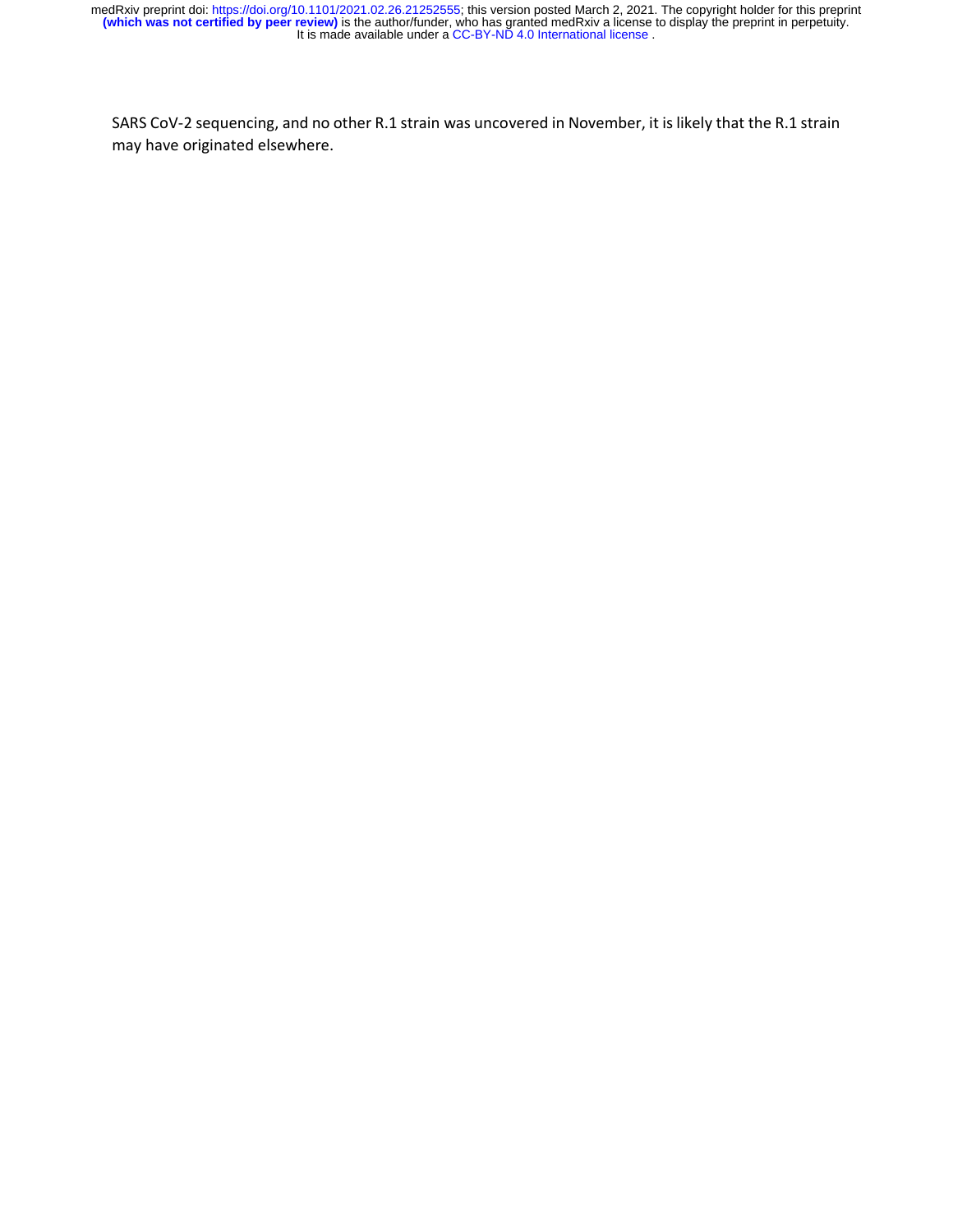#### *Table 1. Top recurrent variants of SARS-CoV-2 in Japan between January 2020 and January 2021.*

| <b>Nucleotide change</b> | Gene   | Amino acid      | <b>Number of</b> |
|--------------------------|--------|-----------------|------------------|
|                          |        | change          | samples          |
| 23403A>G                 | S      | D614G           | 14083            |
| 3037C>T                  | ORF1ab | F924F           | 14076            |
| 14408C>T                 | ORF1ab | P4715L          | 14072            |
| 241C>T                   | 5'-UTR |                 | 14059            |
| 28881_28883delinsAAC     | N      | 203_204delinsKR | 13500            |
| 313C>T                   | ORF1ab | L16L            | 12977            |
| 10376C>T                 | ORF1ab | P3371S          | 6269             |
| 9286C>T                  | ORF1ab | N3007N          | 6268             |
| 14708C>T                 | ORF1ab | A4815V          | 6261             |
| 4346T>C                  | ORF1ab | S1361P          | 6261             |
| 28725C>T                 | N      | P151L           | 6260             |
| 29692G>T                 | 3'-UTR |                 | 6198             |
| 28975G>T                 | N      | M234I           | 3736             |
| 18167C>T                 | ORF1ab | P5968L          | 3540             |
| 21518G>T                 | ORF1ab | R7085I          | 3535             |
| 22020T>C                 | S      | M153T           | 2536             |
| 8076T>C                  | ORF1ab | V2604A          | 2415             |
| 8917C>T                  | ORF1ab | F2884F          | 2375             |
| 29679C>T                 | 3'-UTR |                 | 1387             |
| 12049C>T                 | ORF1ab | N3928N          | 702              |
| 6433C>T                  | ORF1ab | T2056T          | 621              |
| 7728C>T                  | ORF1ab | S2488F          | 564              |
| 29353C>T                 | N      | Y360Y           | 525              |
| 23587G>T                 | S      | Q675H           | 522              |
| 28541G>A                 | N      | A90T            | 508              |
| 6592A>G                  | ORF1ab | K2109K          | 506              |
| 1738G>A                  | ORF1ab | V491V           | 501              |
| 6990C>T                  | ORF1ab | S2242F          | 487              |
| 11083G>T                 | ORF1ab | L3606F          | 447              |
| 8031A>G                  | ORF1ab | K2589R          | 396              |
| 26730G>A                 | M      | <b>V701</b>     | 373              |
| 29764G>T                 | 3'-UTR |                 | 373              |
| 25563G>T                 | ORF3a  | Q57H            | 358              |
| 17502C>T                 | ORF1ab | F5746F          | 341              |
| 6380C>T                  | ORF1ab | L2039F          | 335              |
| 19002A>G                 | ORF1ab | L6246L          | 327              |
| 6235T>C                  | ORF1ab | 119901          | 312              |
| 25673T>C                 | ORF3a  | L94P            | 308              |
| 2167G>T                  | ORF1ab | K634N           | 259              |
| 10156C>T                 | ORF1ab | D3297D          | 252              |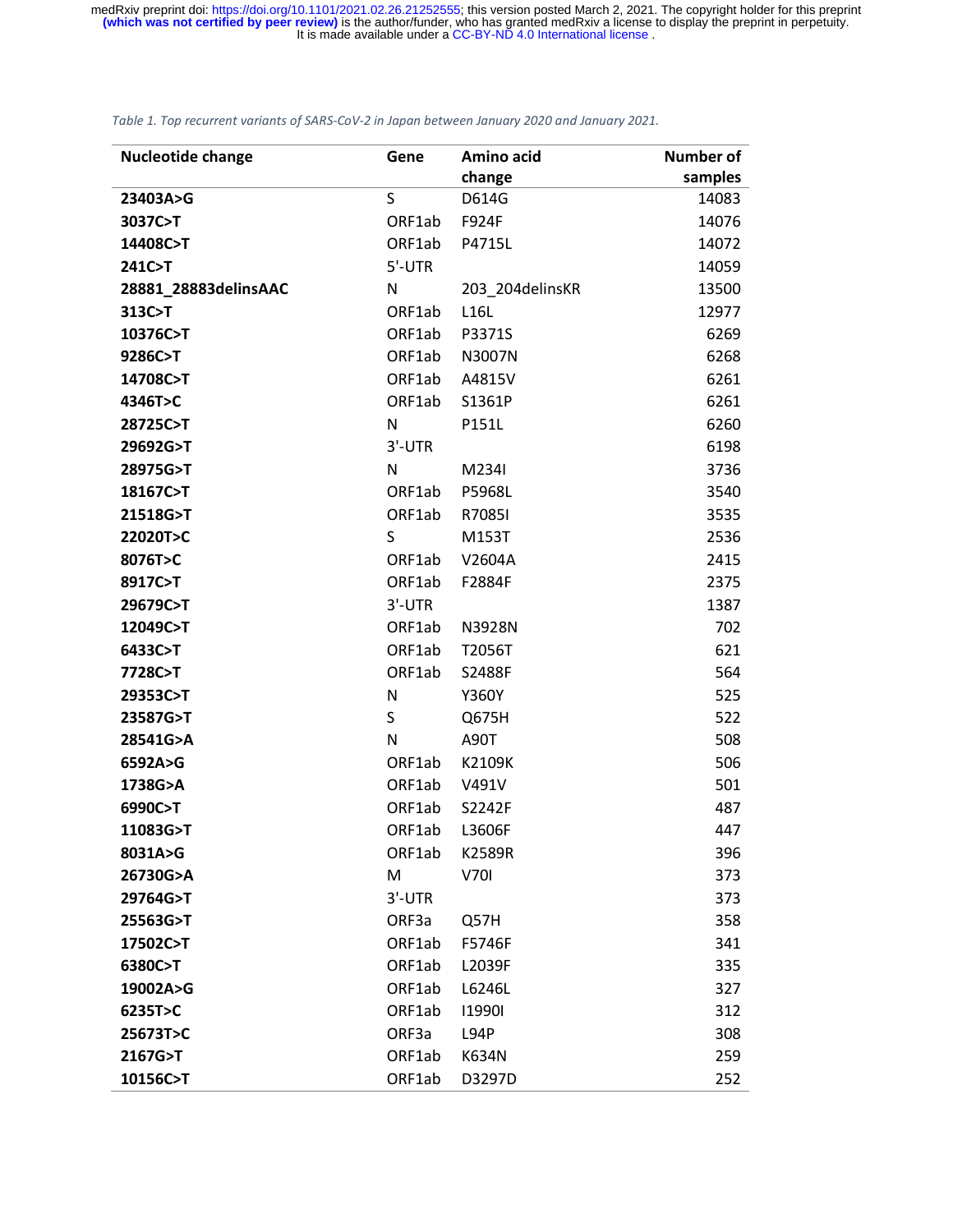| <b>Strain</b>                               | <b>Number</b><br>of<br>samples | Common variants/haplotype                                                                                                                               | Other major variants                                                                                                                                         | Associated<br><b>PANGO</b><br>lineages                         |
|---------------------------------------------|--------------------------------|---------------------------------------------------------------------------------------------------------------------------------------------------------|--------------------------------------------------------------------------------------------------------------------------------------------------------------|----------------------------------------------------------------|
| <b>D614G_KR</b><br>P3371S                   | 3747                           | 5'-UTR: 241C>T, ORF1ab: L16L,<br>F924F, S1361P, N3007N,<br>P3371S, P4715L A4815V, S:<br>D614G, N: P151L,<br>203_204delinsKR,3'-UTR:<br>29692G>T         | ORF1ab: K2589R (374), V2604A<br>(2412), S2242F (482), S2488F (560)                                                                                           | B.1.1.284                                                      |
| <b>D614G_KR</b><br>M234I                    | 3693                           | 5'-UTR: 241C>T, ORF1ab: L16L,<br>F924F, P4715L, P5968L, R7085I,<br>S: D614G, N: 203_204delinsKR,<br>M234I                                               | ORF1ab: V491V (499), F2884F (2275),<br>T2056T (615), K2109K (504), N3928N<br>(697), S: Q675H (515), N: A90T(504),<br>Y360Y (515), 3'-UTR: 29679C>T<br>(1381) | B.1.1.214,<br>B.1.1.282,<br>B.1.1.46,<br>B.1.1.64<br>B.1.1.101 |
| <b>D614G_KR</b>                             | 2810                           | 5'-UTR: 241C>T, ORF1ab: L16L,<br>F924F, P4715L, S: D614G,<br>N:203 204delinsKR                                                                          | 3'-UTR: 29764G>T (369)                                                                                                                                       | B.1.1.282,<br>B.1.1.216,<br>B.1.1.119,<br>B.1.1.283            |
| <b>D614G_KR</b><br>_P3371S_<br><b>M153T</b> | 2518                           | 5'-UTR: 241C>T, ORF1ab: L16L,<br>F924F, S1361P, P3371S,<br>N3007N, P4715L A4815V, S:<br>M153T, D614G, N: P151L,<br>203_204delinsKR, 3'-UTR:<br>29692G>T | ORF1ab: K634N (259)                                                                                                                                          | B.1.1.284                                                      |
| <b>D614G_KR</b><br>$V$ 701                  | 373                            | 5'-UTR 241C>T, ORF1ab:L16L,<br>F924F, P4715L, S:D614G, M:<br>V70I, N:203_204delinsKR                                                                    | ORF1ab: T1242I (59), G3846S (37),<br>D4695G (52), T5195I (37), D5225D<br>(59)                                                                                | B.1.1.48,<br>B.1.1.289                                         |
| <b>D614G</b>                                | 148                            | 5'-UTR: 241C>T, ORF1ab: F924,<br>P4715L, S:D614G                                                                                                        | ORF1ab: T265I(16), Y2968H (16),<br>P5319P (25), Q5855H (25), L6688L<br>(86), S: D796Y (16), M: D3G (26),<br>L120L (16), V143V (16), N: S194L (17)            | B.1                                                            |
| <b>L84S</b>                                 | 120                            | ORF1ab: S2839S, ORF8: L84S                                                                                                                              | 3'-UTR: 29742G>A (81), ORF1ab:<br>L1379L (23), L1599F (23), V5373I (84),<br>T5871T (84), N: S202N (84)                                                       | Α                                                              |
| D614G_Q5<br><b>7H</b>                       | 91                             | 5'-UTR: 241C>T, ORF1ab:F924F,<br>P4715L, S:D614G, ORF3a: Q57H                                                                                           | ORF1ab: T265I (68), T4640T (24),<br>L6205L (16), M: Y71Y (18)                                                                                                | B.1                                                            |
| F6302L                                      | 68                             | ORF1ab: L3829L, L6302F                                                                                                                                  | ORF1ab: L642F (9), N: T296I (9),<br>K387R (9)                                                                                                                | <b>B.12</b>                                                    |
| L84S_E972<br>К                              | 60                             | ORF1ab: E972K, C2239C,<br>S2839S, ORF8: L84S                                                                                                            | M: C64F (7), 3'-UTR 29739C>T (7)                                                                                                                             | A.16                                                           |
| L3606F                                      | 46                             | ORF1ab: L3606F                                                                                                                                          | ORF1ab: T2016K (10), A4489V (10), S:<br>&789Y (10), N: P13L (10), ORF10:<br>Y26Y (6)                                                                         | В                                                              |
| <b>Others</b>                               | 65                             | N/A                                                                                                                                                     |                                                                                                                                                              | N/A                                                            |
| Airport/Se<br>aport                         | 713                            | N/A                                                                                                                                                     |                                                                                                                                                              | N/A                                                            |

#### *Table 2. Major strains of SARS-CoV-2 circulating in Japan.*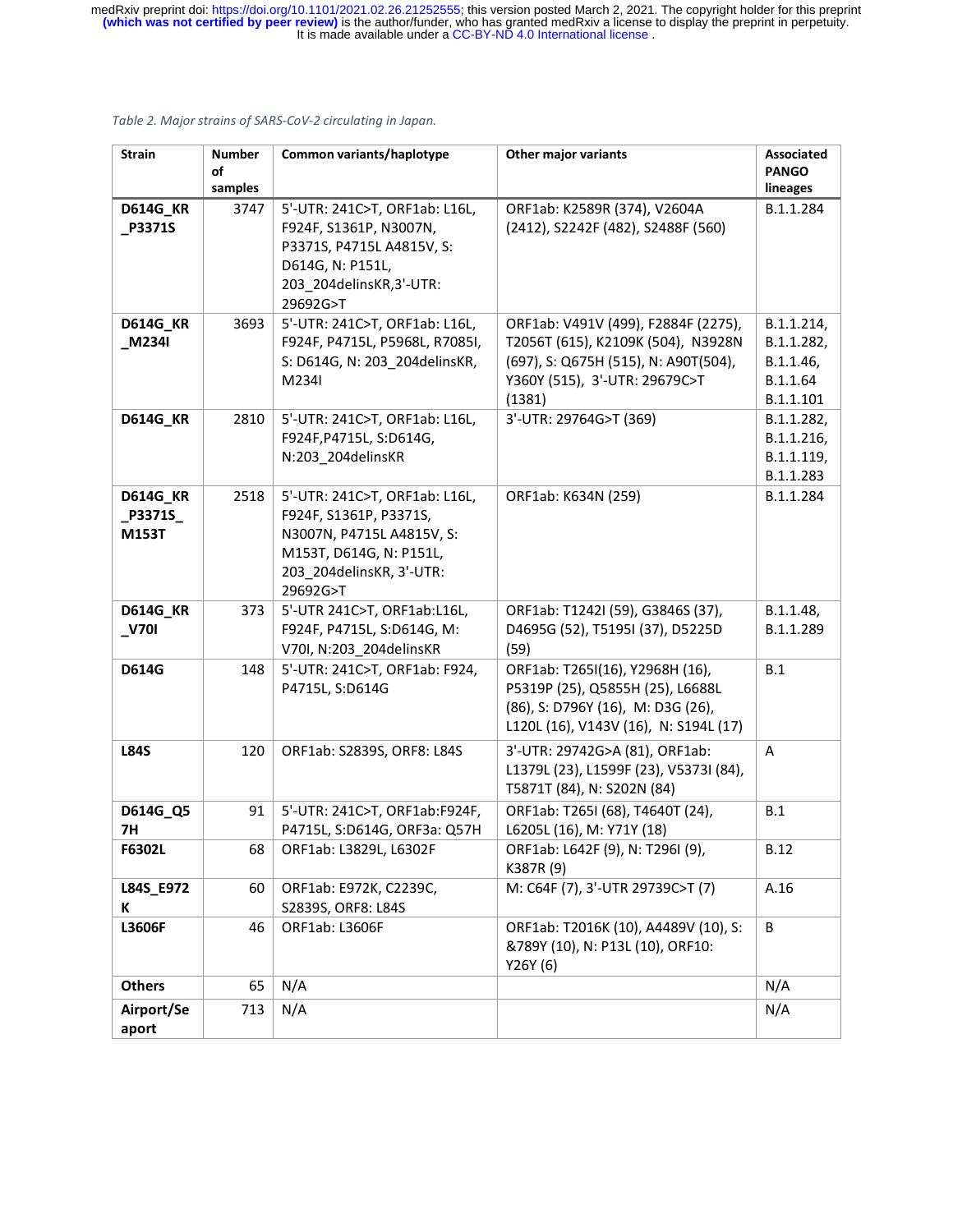*Table 3 List of strains which are likely introduced into Japan after quarantines were reinforced in March 2020. EPI\_ISL\_675164 does not meet our quality criteria with long undetermined bases.*

| accession      | <b>Collection</b><br>date | ancestors in global<br>samples                                                                                                                 | description                        |
|----------------|---------------------------|------------------------------------------------------------------------------------------------------------------------------------------------|------------------------------------|
| EPI_ISL_687718 | 2020-06                   | EPI_ISL_553452 etc.<br>(United Kingdom, 2020-<br>$06-11)$                                                                                      | D614G_KR (B.1.1.1)                 |
| EPI_ISL_686881 | 2020-07                   | EPI ISL 553921 etc.<br>(United Kingdom, 2020-<br>$06-09)$                                                                                      | D614G_KR (B.1.1.1)                 |
| EPI_ISL_902575 | 2020-09                   | EPI_ISL_734689 (Belgium,<br>2020-05-01)                                                                                                        | D614G Q57H (B.1.36)                |
| EPI_ISL_898269 | 2020-10                   | EPI ISL 437723 etc.<br>(Saudi Arabia, 2020-04-<br>16), EPI_ISL_516980<br>(India, 2020-05-25),<br>EPI ISL 558041 (United<br>Kingdom, 2020-07-4) | D614G Q57H (B.1.36)                |
| EPI ISL 900803 | 2020-10                   | EPI ISL 481126 (India,<br>2020-05-22)                                                                                                          | D614G_KR (B.1.1.74)                |
| EPI_ISL_895012 | 2020-11                   | EPI_ISL_675164 (United<br>Kingdom, 2020-11-14)*                                                                                                | D614G_KR (R.1) with<br>spike E484K |
| EPI_ISL_892452 | 2020-12                   | EPI ISL 728652<br>(Netherlands, 2020-12-<br>07)                                                                                                | D614G (B.1.221)                    |
| EPI_ISL_892701 | 2020-12                   | EPI_ISL_811496 etc.<br>(United Kingdom, 2021-<br>$01-02)$                                                                                      | D614G_KR (B.1.1.7)                 |
| EPI_ISL_892703 | 2020-12                   | EPI_ISL_629440 etc.<br>(United Kingdom, 2020-<br>$10-22)$                                                                                      | D614G KR (B.1.1.7)                 |
| EPI_ISL_893239 | 2020-12                   | EPI_ISL_777283 (United<br>Kingdom, 2020-12-17)                                                                                                 | D614G_KR (B.1.1.7)                 |
| EPI_ISL_893241 | 2020-12                   | EPI ISL 735562 etc.<br>(United Kingdom, 2020-<br>$12-13)$                                                                                      | D614G_KR (B.1.1.7)                 |
| EPI_ISL_896006 | 2020-12                   | EPI_ISL_481126 (India,<br>2020-05-22)                                                                                                          | D614G_KR (B.1.1.74)                |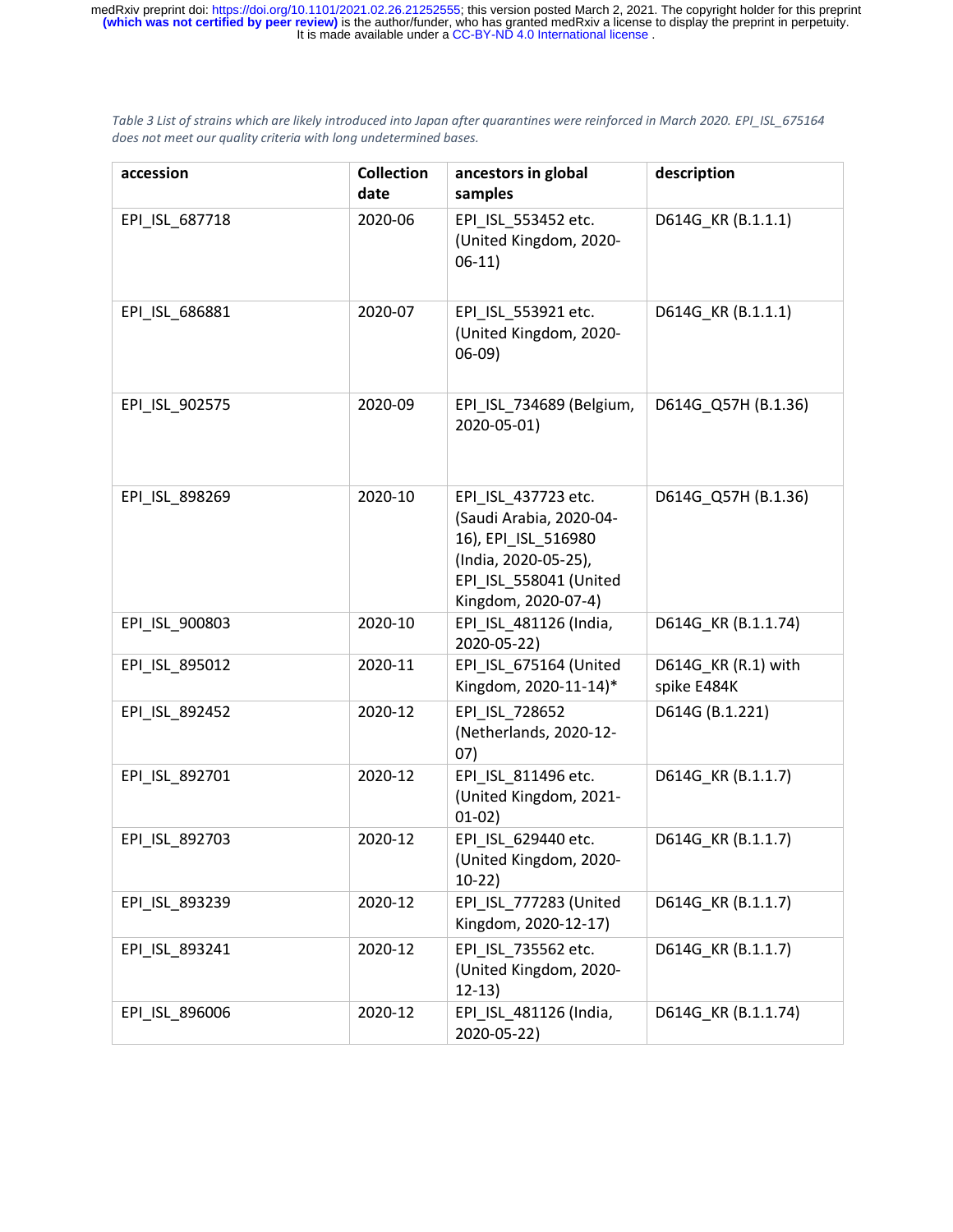#### **Discussion**

In this work we have identified multiple independently introduced discrete strains of SARS-CoV-2 in Japan which may have contributed to community spread. We also observed further evolution of exogenous founder strains after their introduction into Japan. It is quite intriguing that D614G\_KR is dominant despite the fact that comparable numbers of D614G and D614G\_Q57H strains were introduced into Japan. For unknown reasons, strains other than D614G\_KR are short lived in Japan(*19*).

The airport quarantine stations have been intercepted 2145 individuals carrying SARS-CoV-2 strains. For landlocked countries with contiguous borders, such quarantine strategy is not easy to implement. While cross-border surveillance is easier to implement in an island such as Japan, the study identified 12 cases, which had advanced through airport quarantine checkpoints and introduced to the Japanese population (Table 3). Since only 5% of confirmed cases have been sequenced, the actual number of individuals and SARS-CoV-2 strains passing undetected at quarantine stations is likely to be larger. Airport quarantine checkpoints have been utilizing antigen testing on saliva samples to improve lead times and throughput since July 27<sup>th</sup> 2020. The number of positive cases detected at borders decreased in August in spite of the slight increase in number of people who entered Japan as seen in Figure 4A. It is more difficult to detect pre-symptomatic or asymptomatic patients with an antigen test on a saliva sample. It is concerning that the antigen test has low positive agreement rate of 55.2% with respect to qPCR resulting in high false negative rates for nasopharyngeal samples (*20*). In fact, four distinct B.1.1.7 strains have been identified and the number of people infected with B.1.1.7 has alarmingly augmented. Mandatory qPCR should be introduced to identify and intercept emerging strains such as B.1.1.7, B.1.351, P.1. and R.1. and any novel future strains. Additionally, global genomic data should be vigilantly monitored to identify new variants that potentially may be hard to discover with a traditional antigen or an existing qPCR test.

Besides test accuracy at quarantine stations, compliance among travelers is another possibility of cases being undetected. Public health offices are urging cross-border travelers to be monitored for 14 days but there is no guarantee that they have followed the proper self-quarantine protocols. In fact, approximately 20% of cross border travelers has been lost for follow-up (*21*). Furthermore, some travelers enter Japan from exempt countries viewed as low risk; similarly, airline employees had been exempted from testing. During 14-day self-quarantine period, one can transmit to his/her family members or cohabitants, who can further transmit to people outside the household. Thus, it would be ideal to conduct interim and exit testing to further reduce infected passengers from circulating exogenous strains(*22*).

There are several limitations of this study. While the genomes from airport quarantine checkpoints were released in a timely manner; the genomes from Japanese domestic samples lagged behind by months. Furthermore, more precise information on collection dates is needed; most of the Japanese samples only carry year and month but not the date. Furthermore, specimen collection locations are not available on most instances. Therefore, it is challenging to evaluate spatial propagation of the virus and to assess the effect of a 'go-to' travel campaign to encourage business and leisure travel in an attempt to rescue the ailing travel industry. Therefore, while the study could not reveal unambiguous evidence, the campaign may have contributed to the resurgence of the virus across Japan and exacerbated the situation(*23*).

It is imperative that the government mitigate the spread of new strains carrying the spike N501Y and E484K by reinforcing quarantine policies and further ramping up genome sequencing. In particular, wide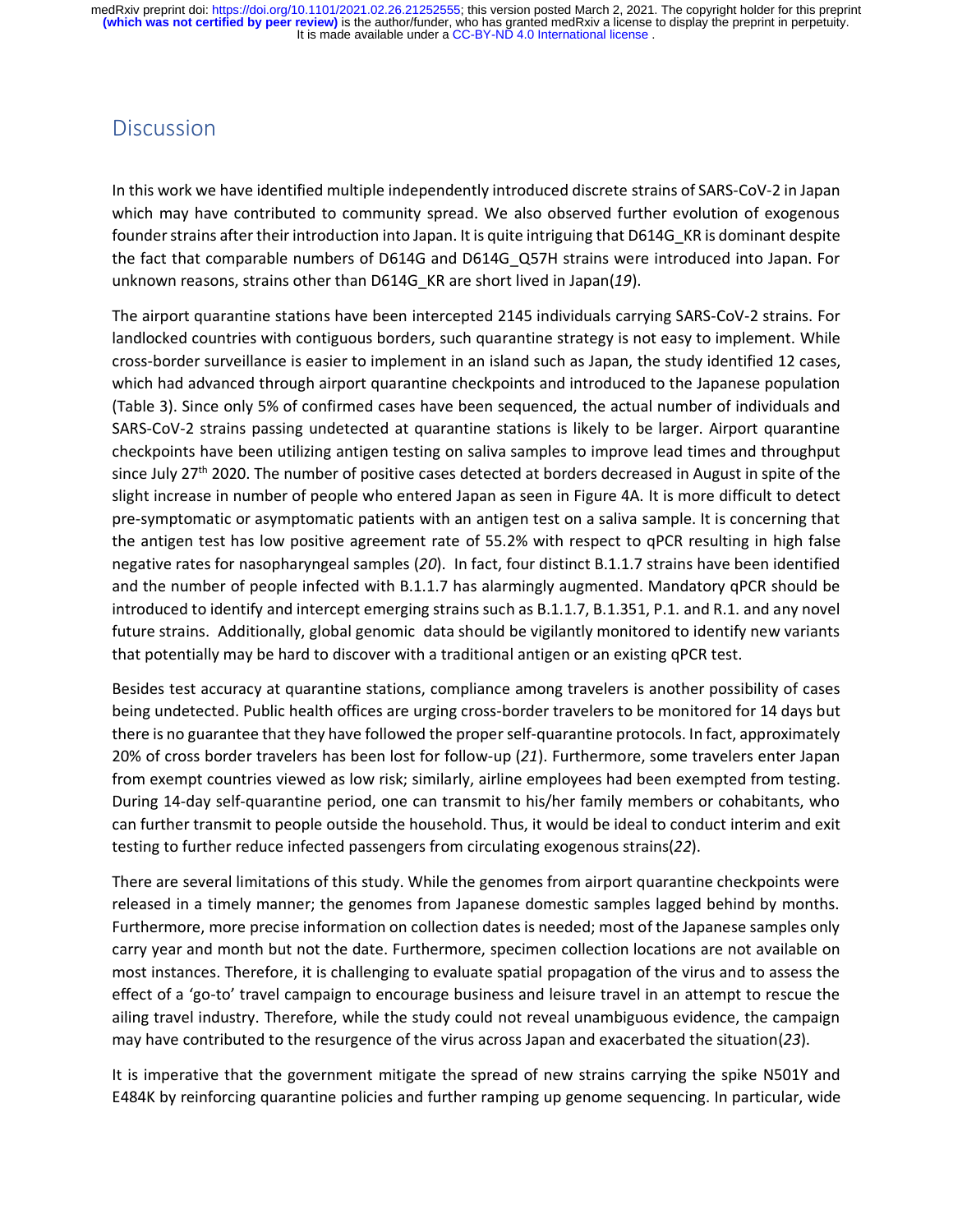spread of E484K variant strains may undermine vaccination efforts and discourage Japanese citizens from getting the vaccines. More aggressive genome sampling would facilitate understanding transmission dynamics of the virus including origins, routes, and rates, which is critical to its containment. Additional genomic analysis with clinical data as well as employing animal models will provide insights on infectivity, susceptibility, treatment resistance, vaccine evasion as well as the inferred pathogenicity and virulence(*24, 25*).

The COVID-19 pandemic is not over yet. Most citizens are not expected to be immunized by summer 2021, a time when Japan is hoping to host the postponed Olympic and Paralympics games. We should take appropriate measures for the successful events while protecting Japanese citizens. The COVID-19 pandemic won't be the last pandemic to affect mankind; therefore, reflections on the lessons learned through this ordeal should be used to ameliorate the effects of the next pandemic.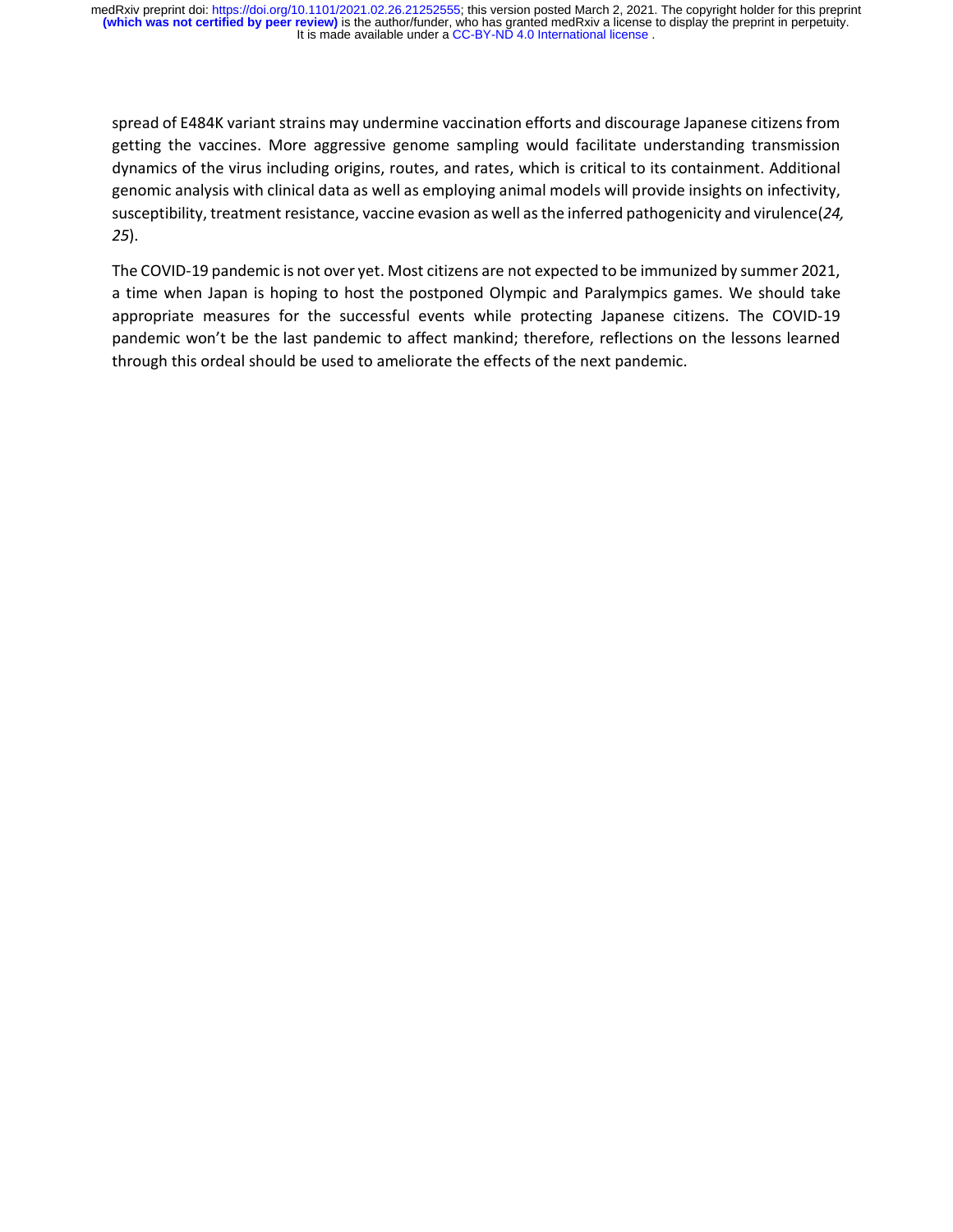# Funding

The authors received no specific funding for this work.

#### Authors Contributions

TK conception of work. TK RT acquisition and analysis of data. ALL interpretation of data. TK, RT drafted the work. DW, JS substantial revision. ALL reviewed the manuscript.

## Completing interests

The authors declare no competing interests.

### Acknowledgements

We gratefully acknowledge the authors, and the originating and submitting laboratories providing sequences from GISAID's EpiFlu<sup>™</sup> Database and NCBI on which this research is based. The list of genomes is provided in Supplemental Table 1.

### Supplemental Materials

Supplemental Table 1: Genomes Used in Analysis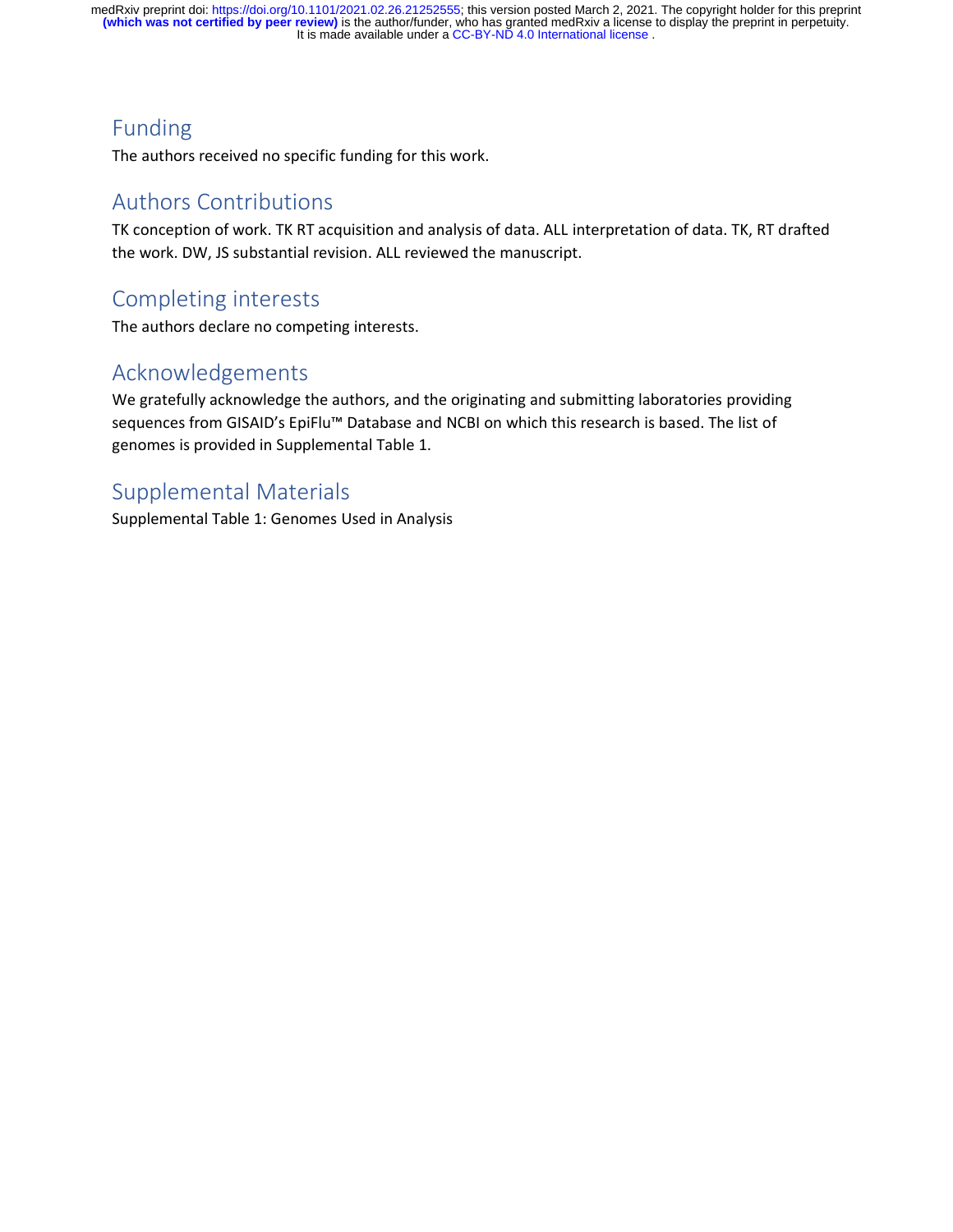# References

- 1. "COVID-19 Weekly Epidemiological Update," *WHO Coronavirus disease (COVID-2019) situation reports.* (World Health Organization, Geneva, 2021).
- 2. J. Shigemura, M. Kurosawa, Mental health impact of the COVID-19 pandemic in Japan. *Psychol Trauma* **12**, 478-479 (2020).
- 3. . (World Health Organization, Geneva, 2020), vol. 2021.
- 4. E. Nakazawa, H. Ino, A. Akabayashi, Chronology of COVID-19 Cases on the Diamond Princess Cruise Ship and Ethical Considerations: A Report From Japan. *Disaster Med Public Health Prep* **14**, 506-513 (2020).
- 5. *COVID-19 Situation Report (Jan. 31, 2021),* (2021 [https://www.mhlw.go.jp/stf/newpage\\_16463.html\)](https://www.mhlw.go.jp/stf/newpage_16463.html).
- 6. P. D. Koyama T., Parida L., Variant analysis of SARS-CoV-2 genomes. *Bull World Health Organ.*, (2020).
- 7. T. Koyama, D. Weeraratne, J. L. Snowdon, L. Parida, Emergence of Drift Variants That May Affect COVID-19 Vaccine Development and Antibody Treatment. *Pathogens* **9**, 324 (2020).
- 8. A. S. Lauring, E. B. Hodcroft, Genetic Variants of SARS-CoV-2—What Do They Mean? *JAMA*, (2021).
- 9. T. N. Starr *et al.*, Deep mutational scanning of SARS-CoV-2 receptor binding domain reveals constraints on folding and ACE2 binding. *bioRxiv : the preprint server for biology*, 2020.2006.2017.157982 (2020).
- 10. K. Leung, M. H. Shum, G. M. Leung, T. T. Lam, J. T. Wu, Early transmissibility assessment of the N501Y mutant strains of SARS-CoV-2 in the United Kingdom, October to November 2020. *Euro Surveill* **26**, (2021).
- 11. Z. Wang *et al.*, mRNA vaccine-elicited antibodies to SARS-CoV-2 and circulating variants. *bioRxiv*, 2021.2001.2015.426911 (2021).
- 12. X. Xie *et al.*, Neutralization of SARS-CoV-2 spike 69/70 deletion, E484K and N501Y variants by BNT162b2 vaccine-elicited sera. *Nature Medicine*, (2021).
- 13. Y. Shu, J. McCauley, GISAID: Global initiative on sharing all influenza data from vision to reality. *Euro Surveill* **22**, (2017).
- 14. S. B. Needleman, C. D. Wunsch, A general method applicable to the search for similarities in the amino acid sequence of two proteins. *Journal of Molecular Biology* **48**, 443-453 (1970).
- 15. H. R. Max Roser, Esteban Ortiz-Ospina and Joe Hasell. (OurWorldInData.org, 2020).
- 16. M. D. Hall, M. E. J. Woolhouse, A. Rambaut, Using genomics data to reconstruct transmission trees during disease outbreaks. *Rev Sci Tech* **35**, 287-296 (2016).
- 17. *COVID-19 Situation Report (Feb. 8, 2021)* (2021 [https://www.mhlw.go.jp/stf/newpage\\_16605.html\)](https://www.mhlw.go.jp/stf/newpage_16605.html).
- 18. e-Stat. (Immigration Services Agency of Japan, 2020).
- 19. T. Sekizuka *et al.*, A Genome Epidemiological Study of SARS-CoV-2 Introduction into Japan. *mSphere* **5**, e00786-00720 (2020).
- 20. Y. Hirotsu *et al.*, Comparison of automated SARS-CoV-2 antigen test for COVID-19 infection with quantitative RT-PCR using 313 nasopharyngeal swabs, including from seven serially followed patients. *Int J Infect Dis* **99**, 397-402 (2020).
- 21. 20% of cross border traverls are out of contacts according to Health Mnistory (in Japanese), in *Nikkei*. (Nikkei, 2021).
- 22. C. R. Wells *et al.*, Optimal COVID-19 quarantine and testing strategies. *Nature Communications* **12**, 356 (2021).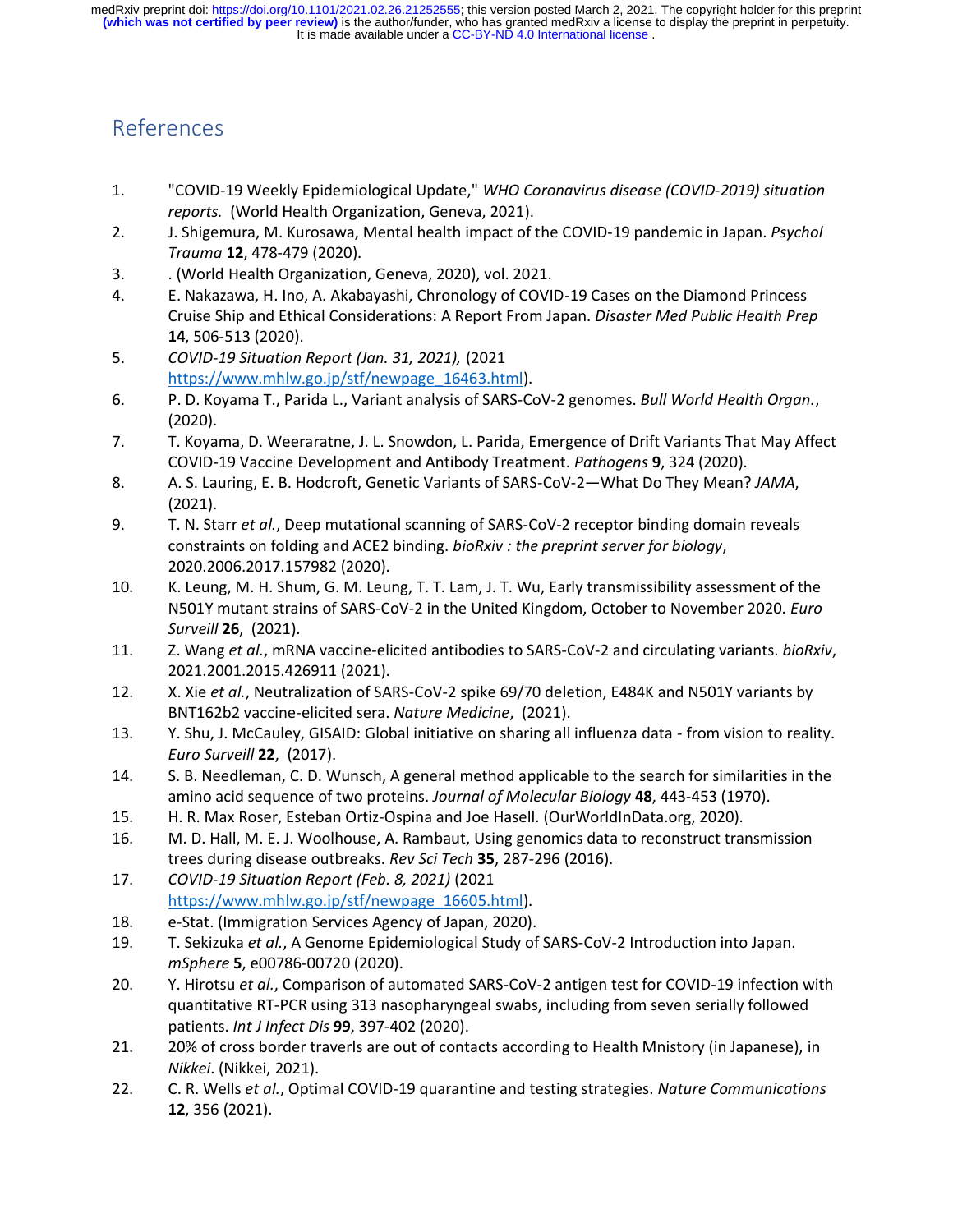- 23. A. Anzai, H. Nishiura, "Go To Travel" Campaign and Travel-Associated Coronavirus Disease 2019 Cases: A Descriptive Analysis, July–August 2020. *Journal of Clinical Medicine* **10**, 398 (2021).
- 24. M. Imai *et al.*, Syrian hamsters as a small animal model for SARS-CoV-2 infection and countermeasure development. *Proceedings of the National Academy of Sciences* **117**, 16587 (2020).
- 25. C. Lutz, L. Maher, C. Lee, W. Kang, COVID-19 preclinical models: human angiotensin-converting enzyme 2 transgenic mice. *Human Genomics* **14**, 20 (2020).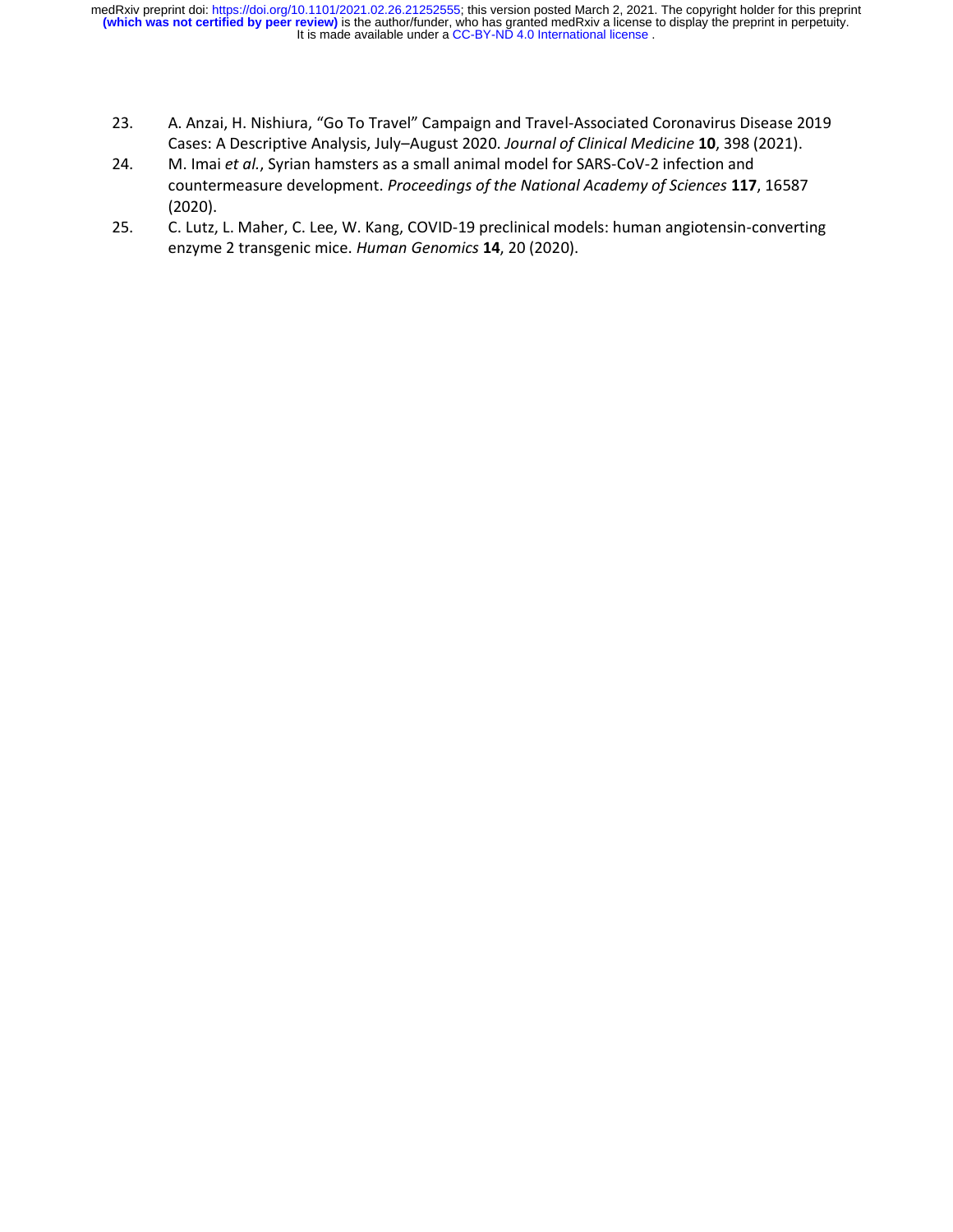#### Figures

 $\overline{A}$ 



#### B



Figure 1*. A Breakdown of Japanese SARS-CoV-2 genomes used in the study. B. Variant plot of SARS-CoV-2 strains in Japan. Missense variants are in orange, synonymous variants are in cyan, non-coding variants are in green and indels are in purple.*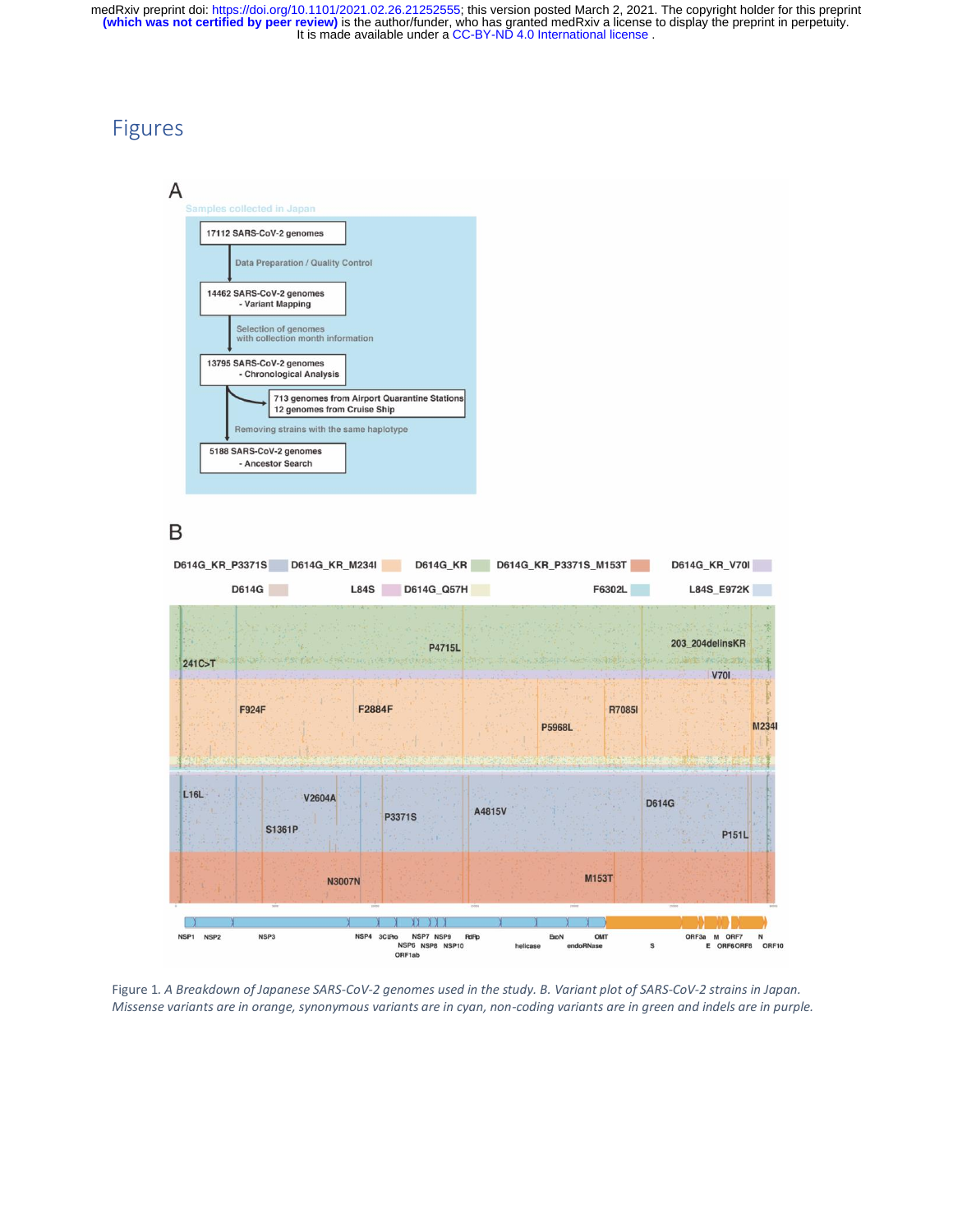

*Figure 2. A. Statistics of cases and deaths in Japan from January 2020 to January 2021 with the event timeline. B. Monthly strains with classifications are plotted. C. Strains with the emergence and the last seen month are shown. Evolutionary relationships are indicated with arrows.*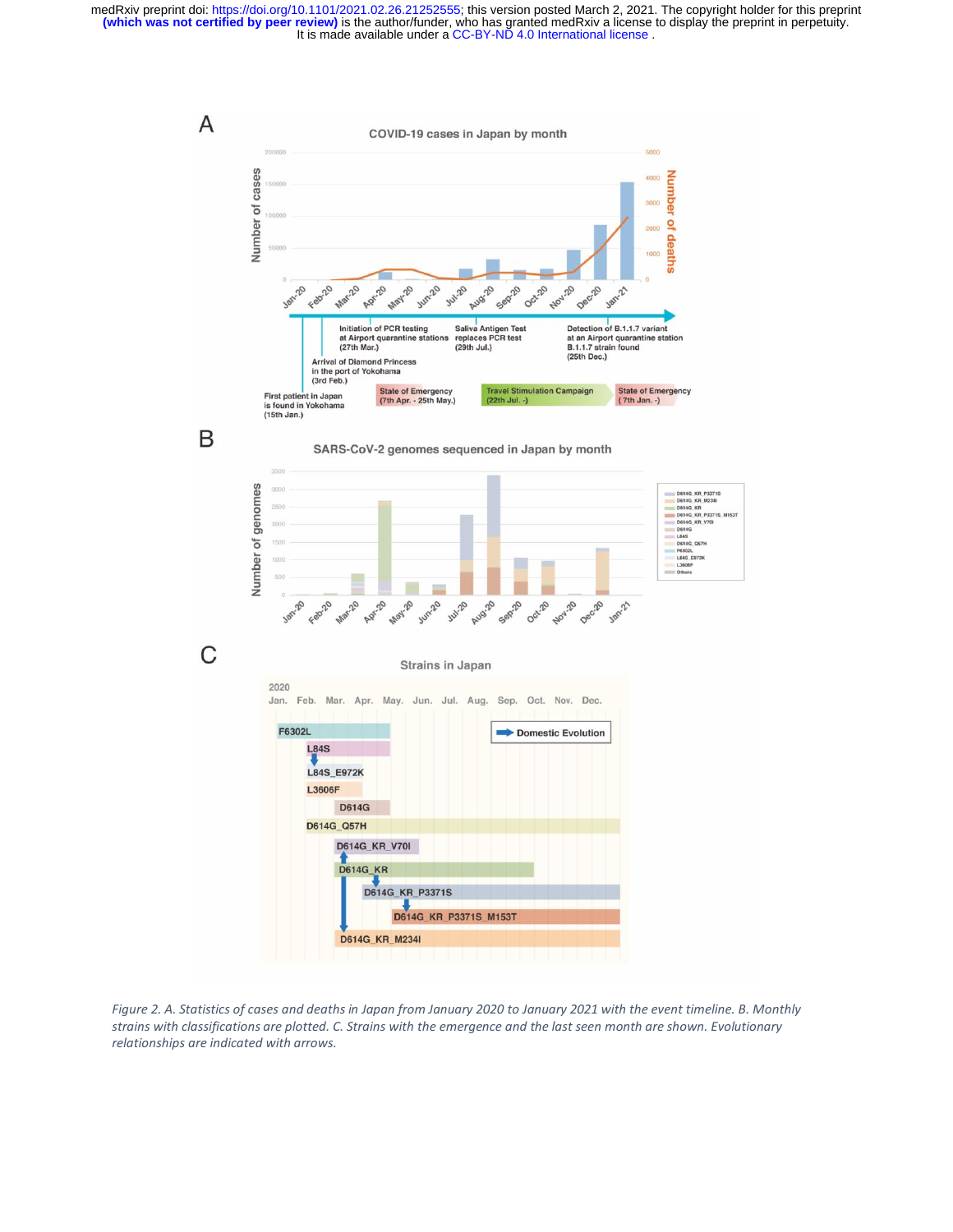

*Figure 3. Transmission trees of Japan specific strains, D614G\_KR\_V70I, D614G\_KR\_P3371S, D614G\_KR\_M234I, and D614G\_KR\_P3371S\_M153T are shown. For strains with more than 5 children are labeled with accession number and gained non-synonymous variants.*